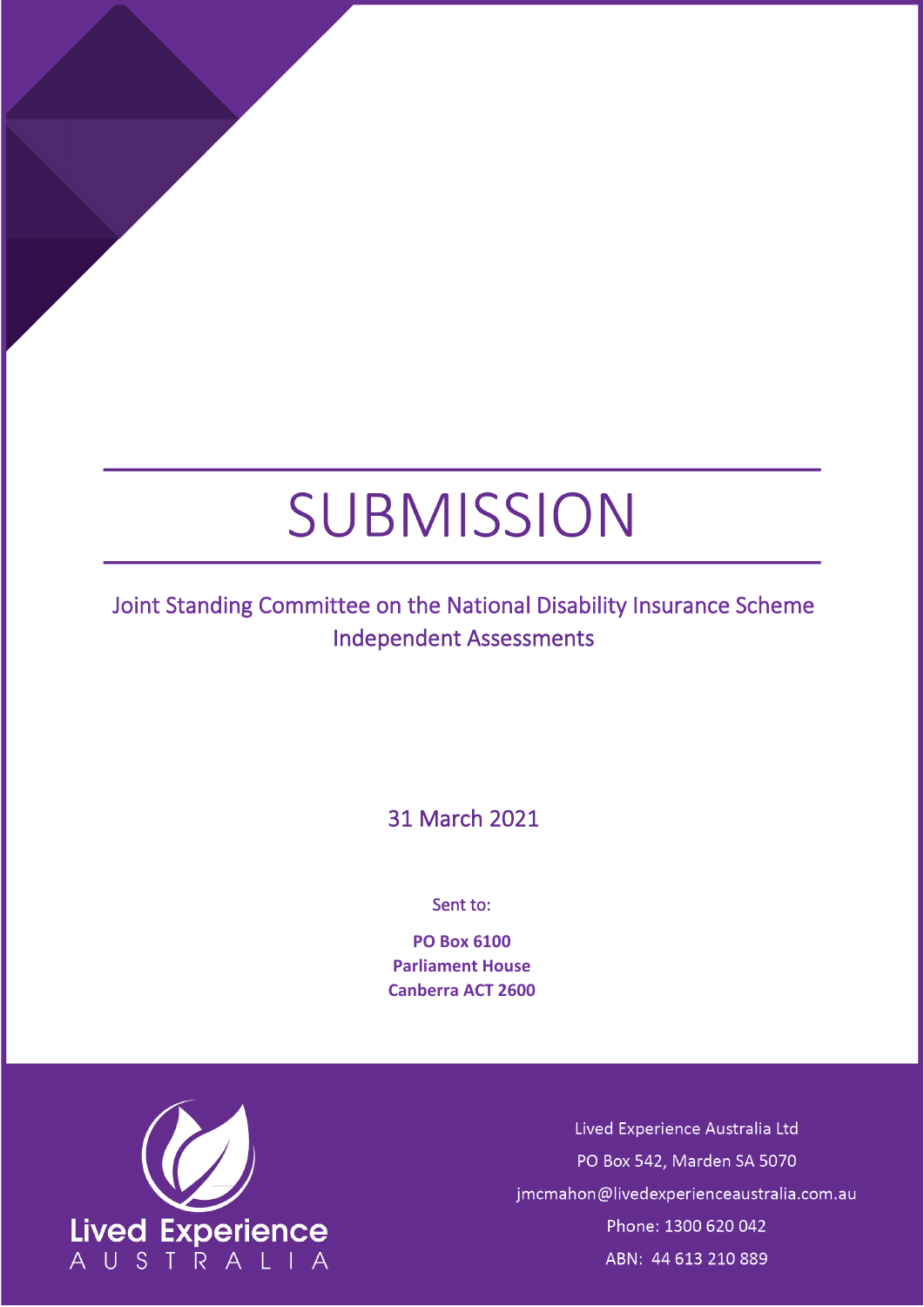### Contents

| a)      | the development, modelling, reasons and justifications for the introduction of independent            |  |
|---------|-------------------------------------------------------------------------------------------------------|--|
| g)      | the implications of independent assessments for NDIS planning, including decisions related to funding |  |
| c)      | The human and financial resources needed to effectively implement independent assessments;  3         |  |
| d)      | the independence, qualifications, training, expertise and quality assurance of assessors; 4           |  |
| e)      | the appropriateness of the assessment tools selected for use in independent assessments to            |  |
| i)      | opportunities to review or challenge the outcomes of independent assessments; 4                       |  |
| $\vert$ |                                                                                                       |  |
|         |                                                                                                       |  |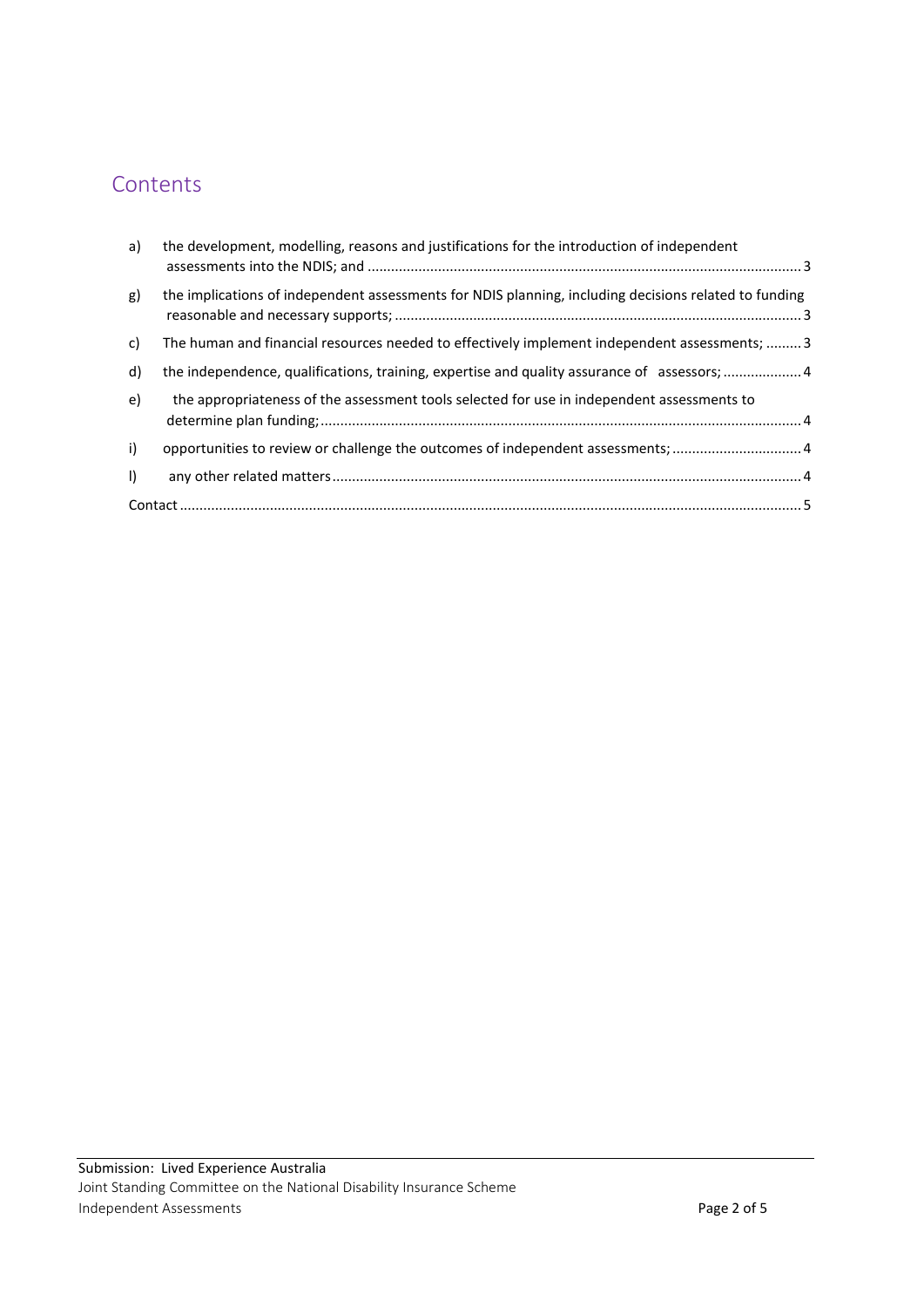Lived Experience Australia (LEA) is a representative organisation for Australian mental health consumers AND carers, was formed in 2002 and has 3,000 members and friends. Our core business is to advocate for systemic change, empowerment of consumers and carers in their own care, promoting engagement and inclusion of consumers and carers within system design, planning, and evaluation and most importantly, advocating for consumer choice and family and carer inclusion.

LEA welcomes the opportunity to provide this Submission to inform discussions of the Joint Standing Committee on the National Disability Insurance Scheme regarding independent assessments. We will address most but not of the terms of reference relevant to our perspectives.

- <span id="page-2-0"></span>a) the development, modelling, reasons, and justifications for the introduction of independent assessments into the NDIS; and
- <span id="page-2-1"></span>g) the implications of independent assessments for NDIS planning, including decisions related to funding reasonable and necessary supports.

LEA understands that this is improve the flexibility of participants funding/budget within the various categories within their plan to better identify via the independent assessment (IA) of their functional capacity. This will assist in defining which categories require more or less funding as needed. Recovery required a broad mix of services and having the right elements of the participants budget is critical.

Currently the budgets relate to 6 categories:

- 1. Assistance with daily life
- 2. Consumables
- 3. Assistance with social and community participation
- 4. Increased social and community participation
- 5. Improved life choices
- 6. Improved daily living skills

LEA supports more flexibility around budgets within plans and understands the IA approach will support this. This will assist participants to make choices best for them.

LEA notes that two pilots have been undertaken to best inform the process of independent assessments. LEA also understands the process is for potential new and existing participants.

LEA's position is that we broadly support IA along the following lines.

#### <span id="page-2-2"></span>b) The human and financial resources needed to effectively implement independent assessments.

- 1) The time allocation is 3 hours maximum for the IA. Many people with psychosocial disability find it hard at the best of times to be able to concentrate for a long period. LEA understands that multiple interviews can be offered for completion of the IA.
- 2) The IA is just one of several ways in which potential or existing NDIS participants will be assessed; (it should not be the only assessment) and other assessments should be given due consideration in any final decisions, especially from those with established trusted relationships with the person and those from a practitioner close to the participant who knows of their history.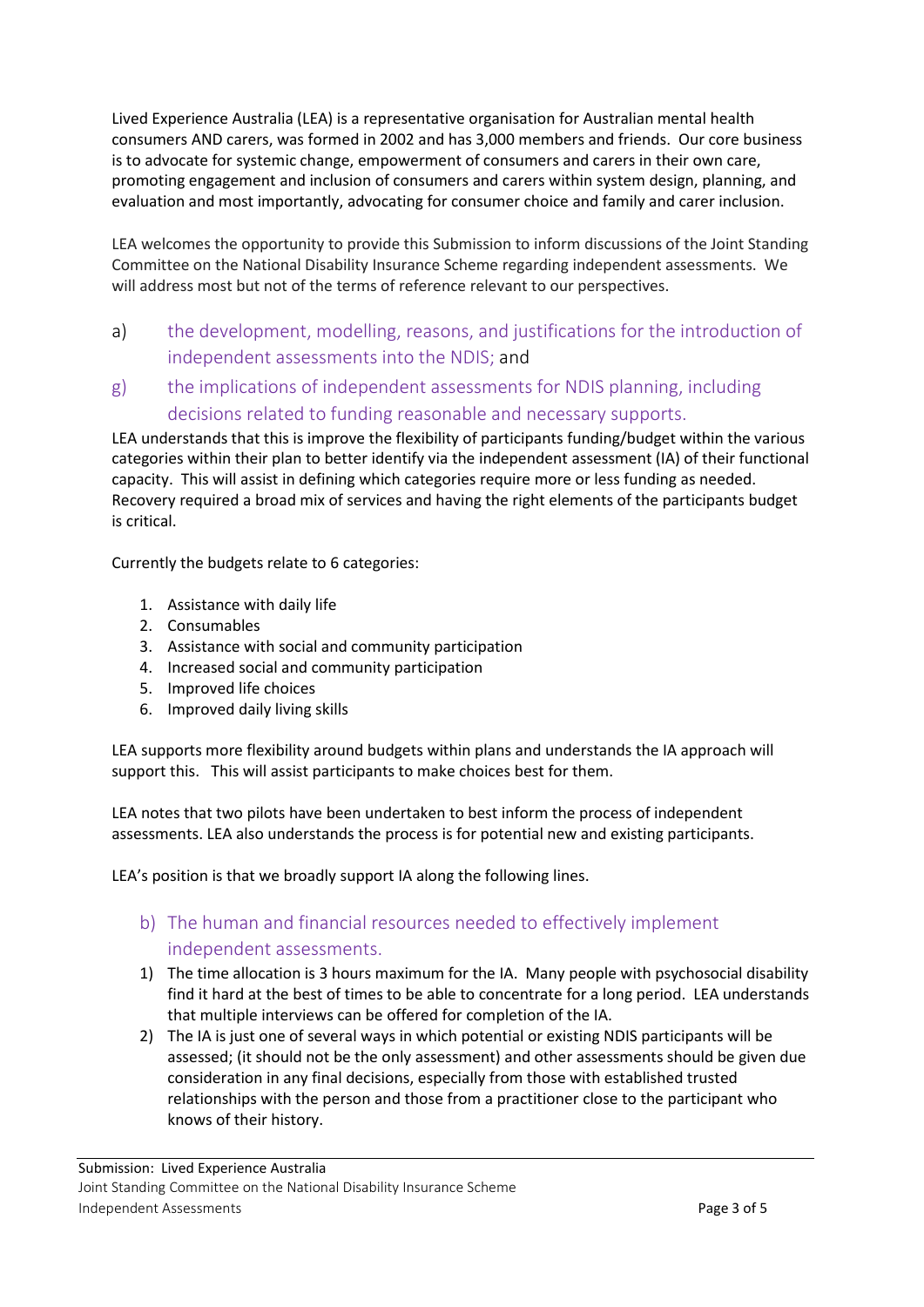- 3) The IA will cover functional capacity giving mind to the episodic nature, including crises within a person's life affected by psychosocial disability. These periods can render a participant as 'non-functional' for significant periods of time and can completely disrupt the patterns of psychosocial support and relationships for the person that the person has worked hard to build to support them. We would expect this to be taken into consideration by the practitioner undertaking the IA.
- <span id="page-3-0"></span>d) the independence, qualifications, training, expertise, and quality assurance of assessors.

The practitioner undertaking IA for people with psychosocial disability will be psychologists, social workers etc who would understand the nature of psychosocial disability.

<span id="page-3-1"></span>e) the appropriateness of the assessment tools selected for use in independent assessments to determine plan funding.

LEA agrees that an outcome measure would assist as one tool in determining a person's functional capacity. LEA also understands that any outcome measure needs to be consistent across all disabilities, not just psychosocial. LEA notes currently the self-rated WHODAS 2.0; **38 question** measure has been identified for use.

LEA would ask that serious consideration is given to the use of the shorter version of the WHODAS 12 item version, for those with **psychosocial disability**, where the domains are consistent across all versions. It is possible that for many participants, the ability to complete a form containing 38 questions will be difficult and furthermore, toward the middle to end of the measure, the quality of the responses will decline, if they are answered at all. We also know that completion of paperwork is one area that people with more significant psychosocial disability struggle with and therefore are likely to draw upon others such as family or other trusted supporters (if available) to read, understand and complete.

#### <span id="page-3-2"></span>i. opportunities to review or challenge the outcomes of independent assessments.

LEA understands that part of the technical difficulty in coming to a final decision, will be the interpretation of the range of the score from the self-rated measure (WHODAS) i.e., what score will a participant need to attain to be accepted into the NDIS.

Given the variability that certainly comes into play in the assessment process, LEA believes that all potential or current participants undertaking an IA MUST have the opportunity to review and challenge the outcomes. Should there be missing material relevant to the decision made, participants must have the RIGHT to provide further evidence that would be taken into consideration against a decision to not accept or extend the participant's plan.

#### <span id="page-3-3"></span>l. any other related matters

LEA considers the following, critical in the acceptance of IAs.

- 1) A participant can have a carer or supporter of their own choosing with them during the IA.
- 4) Independent assessments can be undertaken in a person's home if, because of their disability, they cannot travel or other related reason. In LEA's opinion, this would be the preferred way that all IAs are undertaken, which would give the best context in which to